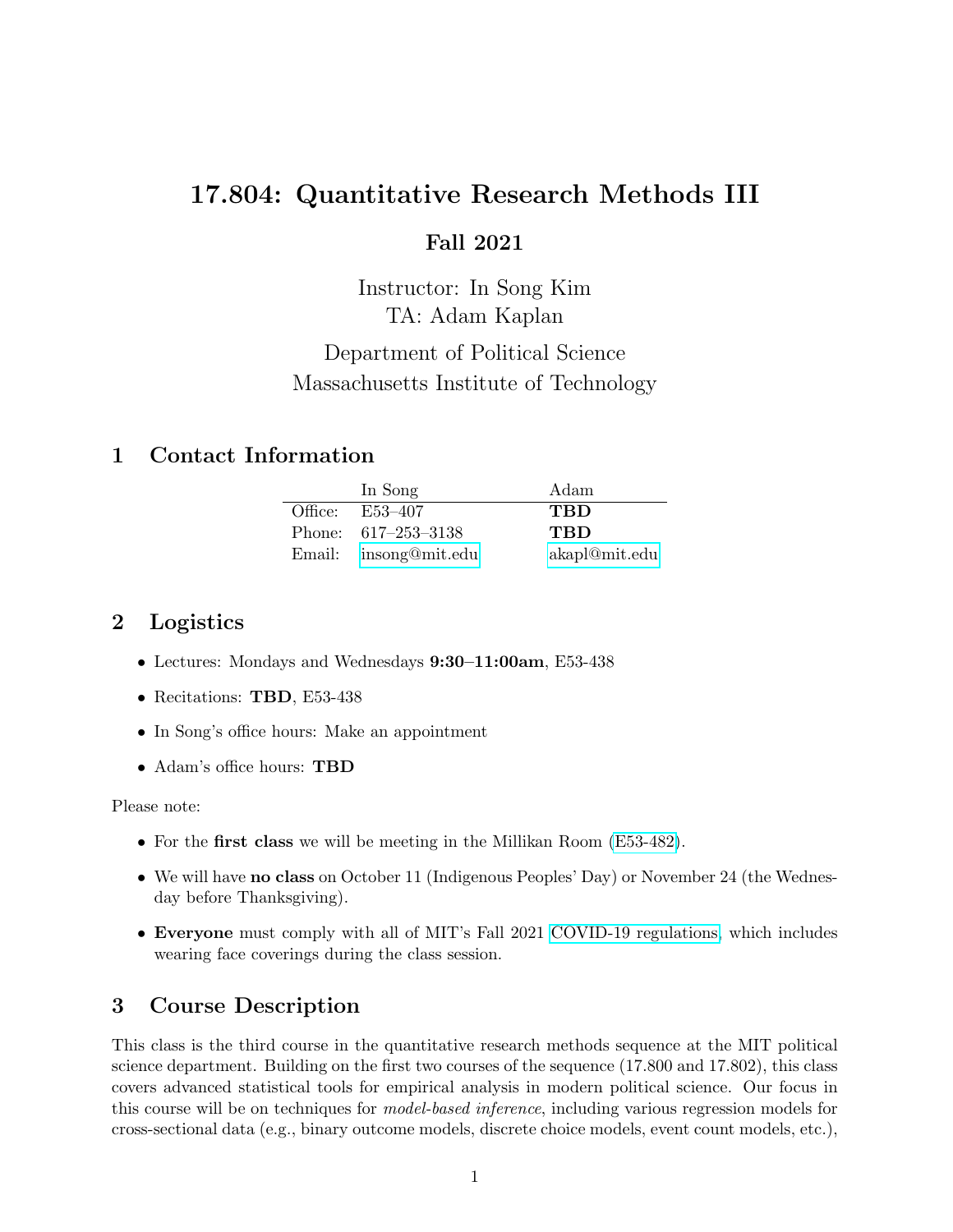as well as grouped data (e.g., mixed effects models and hierarchical models). This complements the methods for design-based inference primarily covered in the previous course of the sequence. This course also covers basics of the fundamental statistical principles underlying these models (e.g., maximum likelihood theory, theory of generalized linear models, Bayesian statistics) as well as a variety of estimation techniques (e.g., numerical optimization, bootstrap, Markov chain Monte Carlo). The ultimate goal of this course is to provide students with adequate methodological skills for conducting cutting-edge empirical research in their own fields of substantive interest.

# 4 Prerequisites

There are three prerequisites for this course:

- 1. Mathematics: Intermediate college-level calculus and linear algebra.
- 2. Probability and statistics covered in 17.800 and 17.802, including linear regression and basic causal inference.
- 3. Statistical computing: familiarity with at least one statistical software. We will use R and STAN in this course (more on this below).

For 1 and 3, we expect the level of background knowledge and skills equivalent to what is covered in the department's Math Camp II; see

<https://canvas.mit.edu/courses/11657>

# 5 Course Requirements

The final grades are based on the following items:

- **Problem sets**  $(40\%)$ : Weekly problem sets will be given throughout the semester. Problem sets will contain analytical, computational, and data analysis questions. Each problem set will count equally toward the calculation of the final grade. The following instructions will apply to all problem sets unless otherwise noted.
	- Problem sets should be submitted electronically on Canvas by the beginning of class  $(9.30)$ am) the day it is due. Neither late submission nor printed problem sets will be accepted unless you ask for special permission from the instructor in advance of the deadline. (Permission may be granted or not granted, with or without penalty, depending on the specific circumstances.)
	- Working in groups is encouraged, but each student must submit their own write-up of the solutions. In particular, you must not simply copy and paste someone else's answers or computer code. Violation of this policy will be considered an academic integrity issue and processed accordingly to MIT's rules and procedures for such violations. We also ask you to write down the names of the other students with whom you solved the problems together on the first sheet of your solutions.
	- For analytical questions, you should include your intermediate steps, as well as comments on those steps when appropriate. We will allow handwritten answers to some analytical problems as long as the write-ups are readable. If you choose to hand-write your answer to these questions, we ask that you upload a scanned copy of your work and include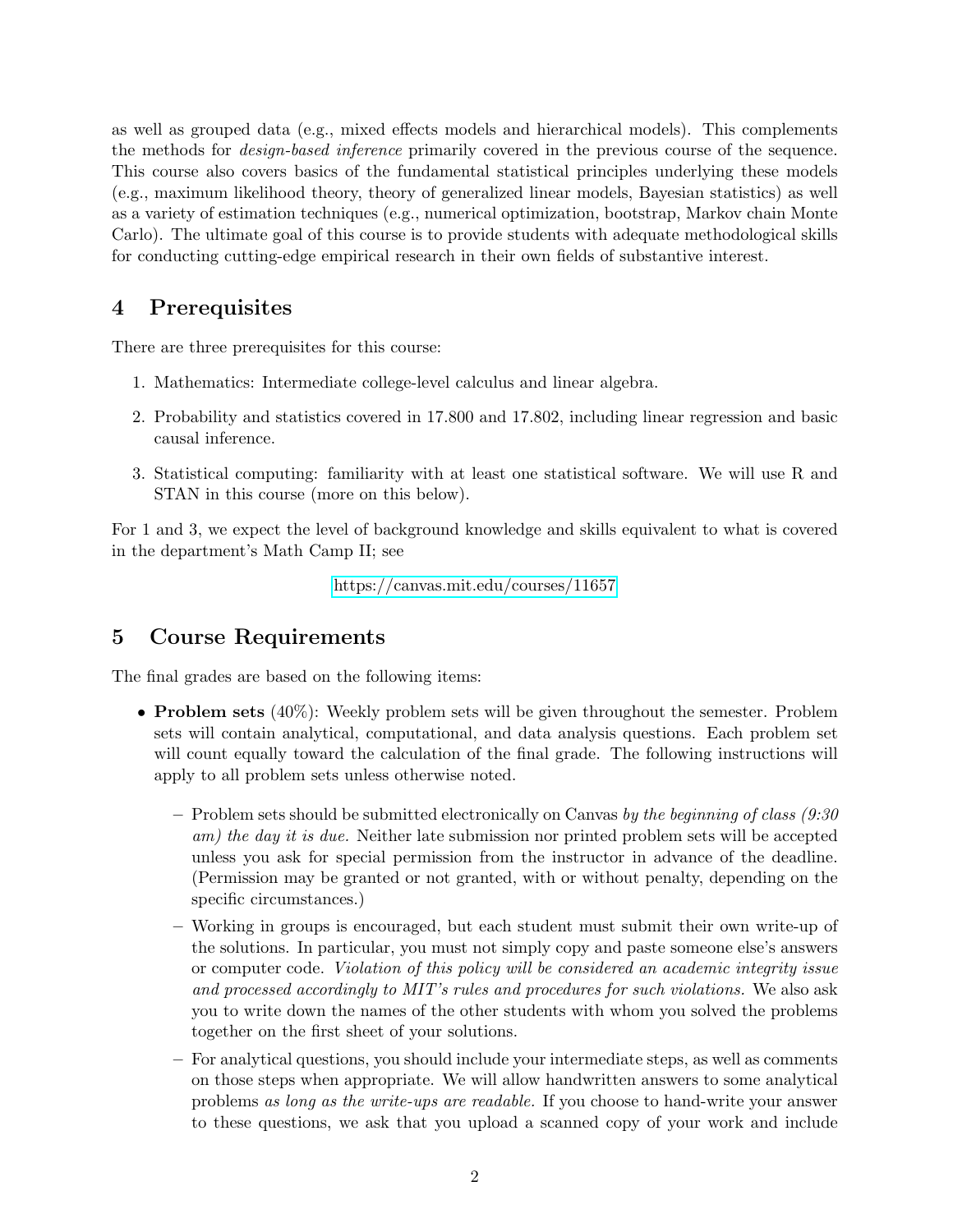it in your problem set submission. For data analysis questions, include annotated code as part of your answers. All results should be presented so that they can be easily understood.

- Quizzes (15%): Three in-class, closed-book quizzes will take place on October 4, November 1, and November 22 during the regular class time.
- Final project (35%): The final project will be a short research paper which typically applies a method learned in this course to an empirical problem of your substantive interest. The paper should be approximately 10 pages in length and contain a concise statement of the research question, description of the data, empirical strategy, results, and conclusions. Literature reviews, theoretical background and motivations should be either omitted or kept to a minimum. You should also submit a copy of your analysis code. Co-authoring is generally encouraged, though political science Ph.D. students should be mindful that a co-authored seminar paper cannot be used as the basis of their second-year paper. Replication papers are also accepted as long as they methodologically go beyond the original analysis in some significant manner.

Students are expected to adhere to the following deadlines:

- September to early October: Start thinking about possible topics, exploring data sources, and running simple analyses on acquired data sets. Run your ideas by the TA and instructor during their office hours and after classes/recitations to obtain their reactions.
- October 20: Turn in a brief description of your proposed project. By this date, you need to have found your co-author, acquired the data you plan to use, and completed a descriptive analysis of the data (e.g. simple summary statistics, cross-tabs, and plots). Meet with the instructor to discuss your proposal during his office hours. You may be asked to revise and resubmit the proposal two weeks after the meeting.
- December 6 and 8: Students will give presentations in front of the class during the regular class time. Presentations should last about 10 minutes (determined based on the class size, but time limits will be strictly enforced) and take the form of presentations at major academic conferences, such as the APSA and MPSA annual meetings. Students should prepare electronic slides to accompany their presentation. Performance on this presentation will be counted toward the class participation grade (see below). Students will be expected to make final revisions to their papers based on the feedback.
- December 8: Final paper due. Please turn in one copy of your paper by the end of the day on Canvas, and email electronic copies to the instructor and TA.
- Participation and presentation  $(10\%)$ : Students are strongly encouraged to ask questions and actively participate in discussions during lectures and recitation sessions.

In addition, there will be recommended readings and lecture notes. Students are strongly encouraged to complete readings prior to the lectures in order to get the most out of them.

# 6 Course Website

You can find the Canvas website for this course at:

<https://canvas.mit.edu/courses/10382>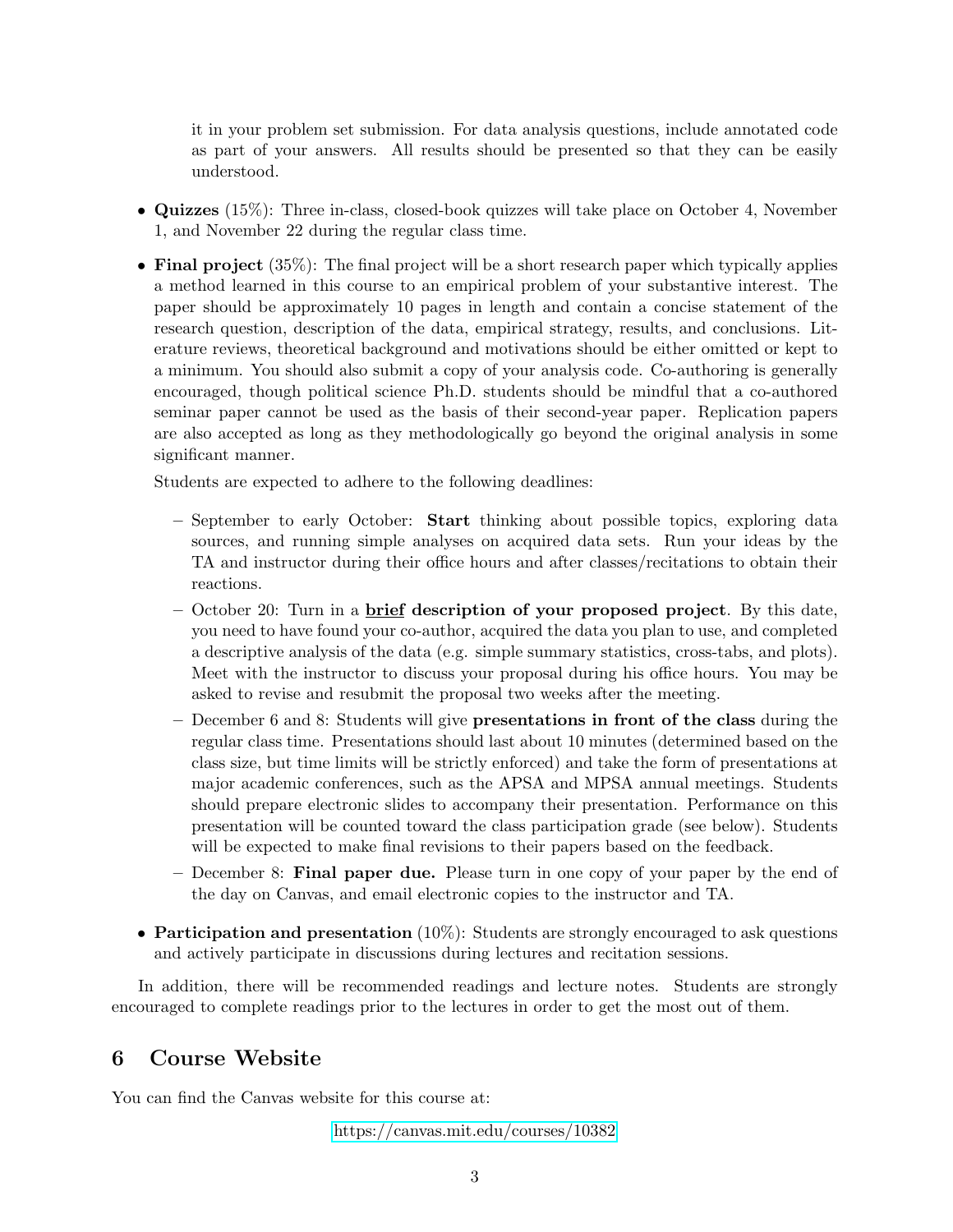We will distribute course materials, including readings, lecture slides and problem sets, on this website.

# 7 Questions about Course Materials

In this course, we will utilize an online discussion board called *Piazza*. This is a question-andanswer platform that is easy to use and designed to get you answers to questions quickly. We encourage you to use the Piazza  $Q \& A$  board when asking questions about lectures, problem sets, and other course materials outside of recitation sessions and office hours. You can access the Piazza course page either directly from the below address or the link posted on the Canvas course website:

#### <https://piazza.com/mit/fall2021/17804>

Using Piazza will allow students to see and learn from other students' questions. Both the TA and the instructor will regularly check the board and answer questions posted, although everyone else is also encouraged to contribute to the discussion. A student's respectful and constructive participation on the forum will count toward his/her class participation grade. Do not email your questions directly to the instructors or TAs (unless they are of a personal nature) — we will not answer them!

# 8 Recitation Sessions

Weekly recitation sessions will be held in E53-438 between **TBD**. Sessions will cover a review of the theoretical material and also provide help with computing issues. The teaching assistant will run the sessions and can give more details. Attendance is strongly encouraged.

## 9 Notes on Computing

In this course we use [R,](http://www.r-project.org/) an open-source statistical computing environment that is very widely used in statistics and political science. (If you are already well versed in another statistical software, you are free to use it, but you will be on your own.) Each problem set will contain computing and/or data analysis exercises which can be solved with R but often require going beyond canned functions and writing your own program.

In addition to the materials from the department's math camps (see above), there are many resources for statistics and data science using R that are targeted at both introductory and advanced levels. Examples:

- Fox, John and Sanford Weisberg. 2010. An R Companion to Applied Regression. Sage Publications.
- Venables, W. N. and B. D. Ripley. 2002. Modern Applied Statistics with S, 4th ed. Springer.
- Wickham, Hadley and Garrett Grolemund. 2017. R for Data Science: Import, Tidy, Transform, Visualize, and Model Data. O'Reilly Media.
- For specific questions about R, searching the CRAN website or Stack Overflow with appropriate keywords will often yield satisfactory results.
- There are a lot of other useful online resources, especially about newer-generation packages oriented for data science applications. Check out materials on RStudio's website (documentations, cheatsheets, videos, webinars, etc.).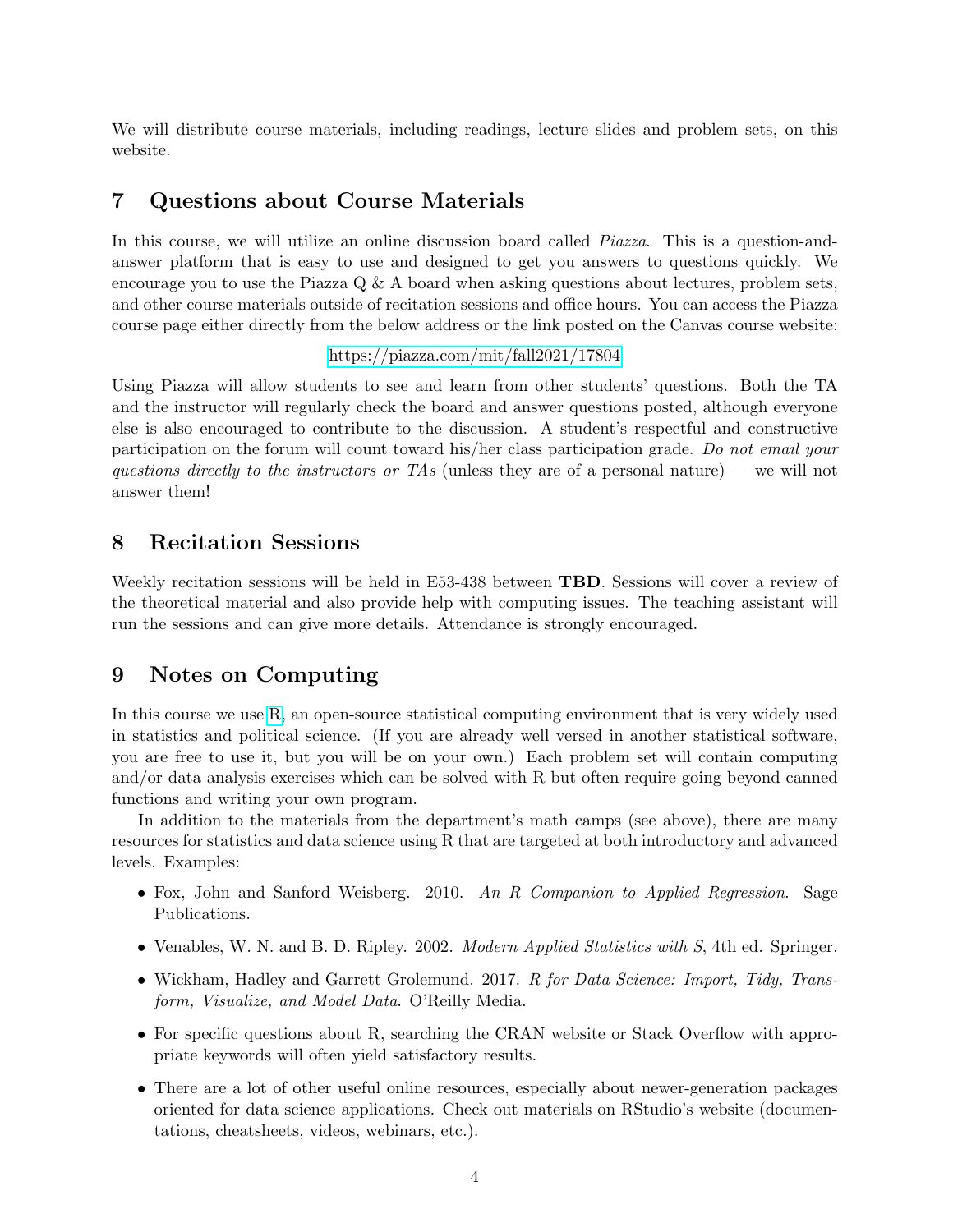• As a last resort, you can post your question to the R help e-mail list, but be sure to read the posting guidelines before doing so, and follow exactly what they say. The list is run by a very busy group of people (you will frequently get answers from R Core team members) and they can be nasty if you are not respectful of the norms.

For Bayesian statistical modeling, we also use [STAN,](http://mc-stan.org/) a cross-platform, open-source software for Bayesian statistical inference. STAN uses syntax similar to R and comes with an easy-to-use interface with R. Currently [the STAN project website](http://mc-stan.org/) is the best place to learn the language.

# 10 Books

- Recommended books: We will read chapters from these books throughout the course. We strongly recommend that you at least purchase (1) either one of the first two books, (2) Gelman and Hill, and (3) Gelman et al. These books can be purchased at online bookstores (e.g. Amazon) and they will be on reserve in the library.
	- Wooldridge, Jeffrey. 2010. Econometric Analysis of Cross Section and Panel Data, 2nd ed. MIT Press. (A standard reference for applied econometricians for most topics covered in the first part of the course.)
	- Cameron, Colin and Pravin Trivedi. 2005. Microeconometrics: Methods and Applications. Cambridge University Press. (Slightly less standard, but covers most of the topics throughout the course.)
	- Gelman, Andrew and Jennifer Hill. 2006. Data Analysis Using Regression and Multilevel/Hierarchical Models. Cambridge University Press. (A standard, non-technical textbook for Bayesian hierarchical models.)
	- Gelman, Andrew, John B. Carlin, Hal S. Stern, David B. Dunson, Aki Vehtari and Donald B. Rubin. 2014. Bayesian Data Analysis, 3rd ed. Chapman and Hall/CRC. (A standard textbook on applied Bayesian statistics.)
- Optional books: These books are standard references for specific topics covered in this course. We will assign a chapter or two from them. Those chapters will be on electronic reserve. Nice books to have for advanced students, but no need to purchase only for this course.
	- McCullagh, P. and J. A. Nelder. 1989. Generalized Linear Models, 2nd ed. Chapman and Hall/CRC. (Generalized linear models)
	- Efron, Bradley and Robert J. Tibshirani. 1994. An Introduction to the Bootstrap. Chapman and Hall/CRC. (Bootstrap)
	- Kalbfleisch, John D. and Ross L. Prentice. 2002. The Statistical Analysis of Failure Time Data, 2nd ed. Wiley. (Survival analysis)

# 11 Tentative Course Outline

#### 11.1 Generalized Linear Models and Extensions

#### Binary Outcome Models

1. Binary Logit and Probit Models

Recommended: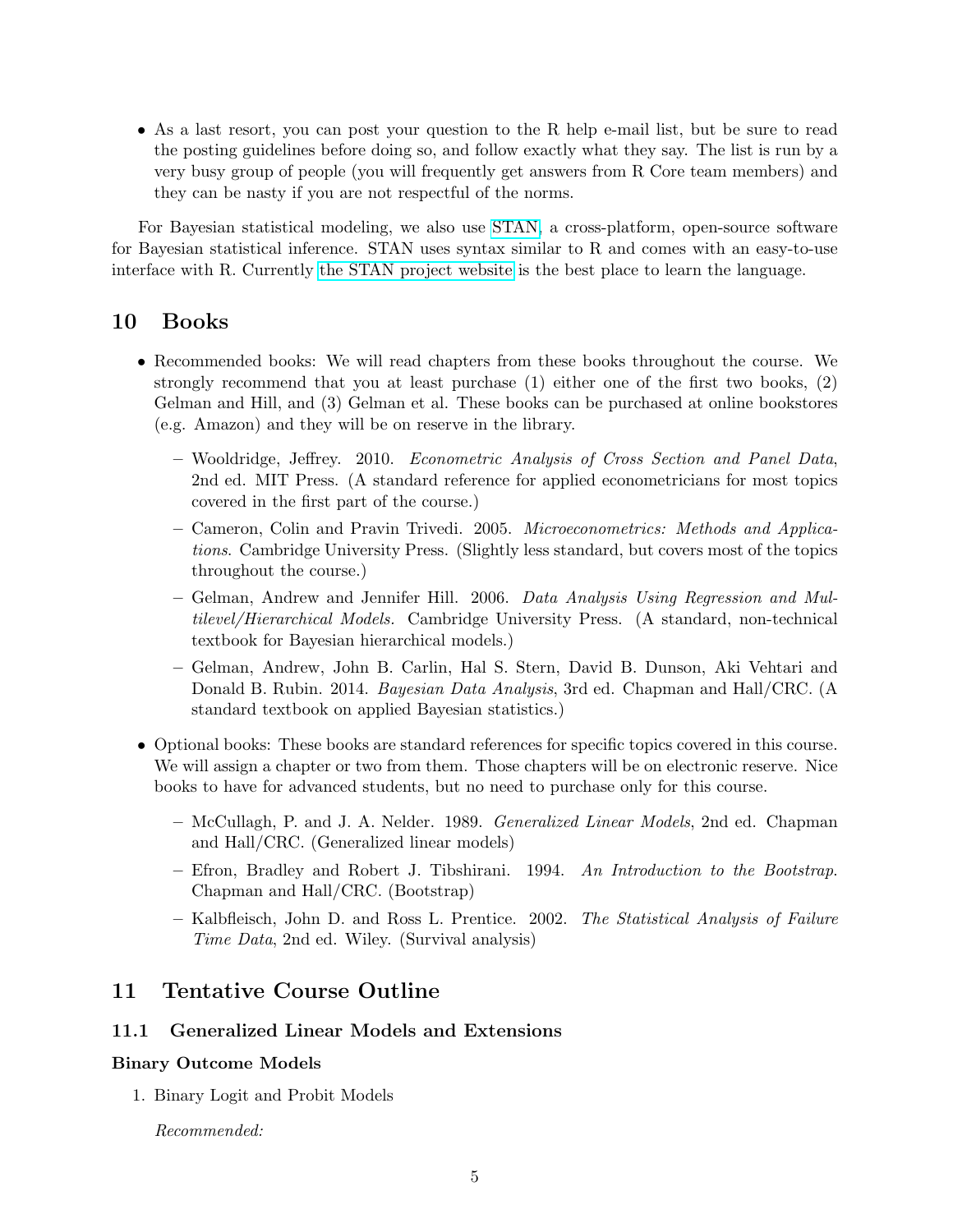- Wooldridge Ch.15 or Cameron & Trivedi Ch.14
- 2. Theory of Maximum Likelihood Estimation

Recommended:

- Wooldridge Ch.13 or Cameron & Trivedi Ch.5, 7.2–7.4
- Buse, A. 1982. "The Likelihood Ratio, Wald, and Lagrange Multiplier Tests: An Expository Note." The American Statistician, 36(3), 153–157.
- 3. Numerical Optimization

## Recommended:

- Wooldridge Ch.12.7 or Cameron & Trivedi Ch.10
- 4. Bootstrap and Monte Carlo Approximation

## Recommended:

- Efron & Tibshirani, Ch.6
- King, Gary, Mike Tomz and Jason Wittenberg, 2000, "Making the Most out of Statistical Analysis: Improving the Interpretation and Presentation." American Journal of Political Science, 44(2), pp.341–355.

# Optional:

• Wooldridge Ch.12.8.2 or Cameron & Trivedi Ch.11

## Discrete Choice Models

- 1. Multinomial Logit and Probit Models
- 2. Ordered Logit and Probit Models

## Recommended:

• Wooldridge Ch.16 or Cameron & Trivedi Ch.15

## Optional:

• Alvarez, R. Michael and Jonathan Nagler, 1995, "Economics, Issues and the Perot Candidacy: Voter Choice in the 1992 Presidential Election." American Journal of Political Science, 39(3), 714–744.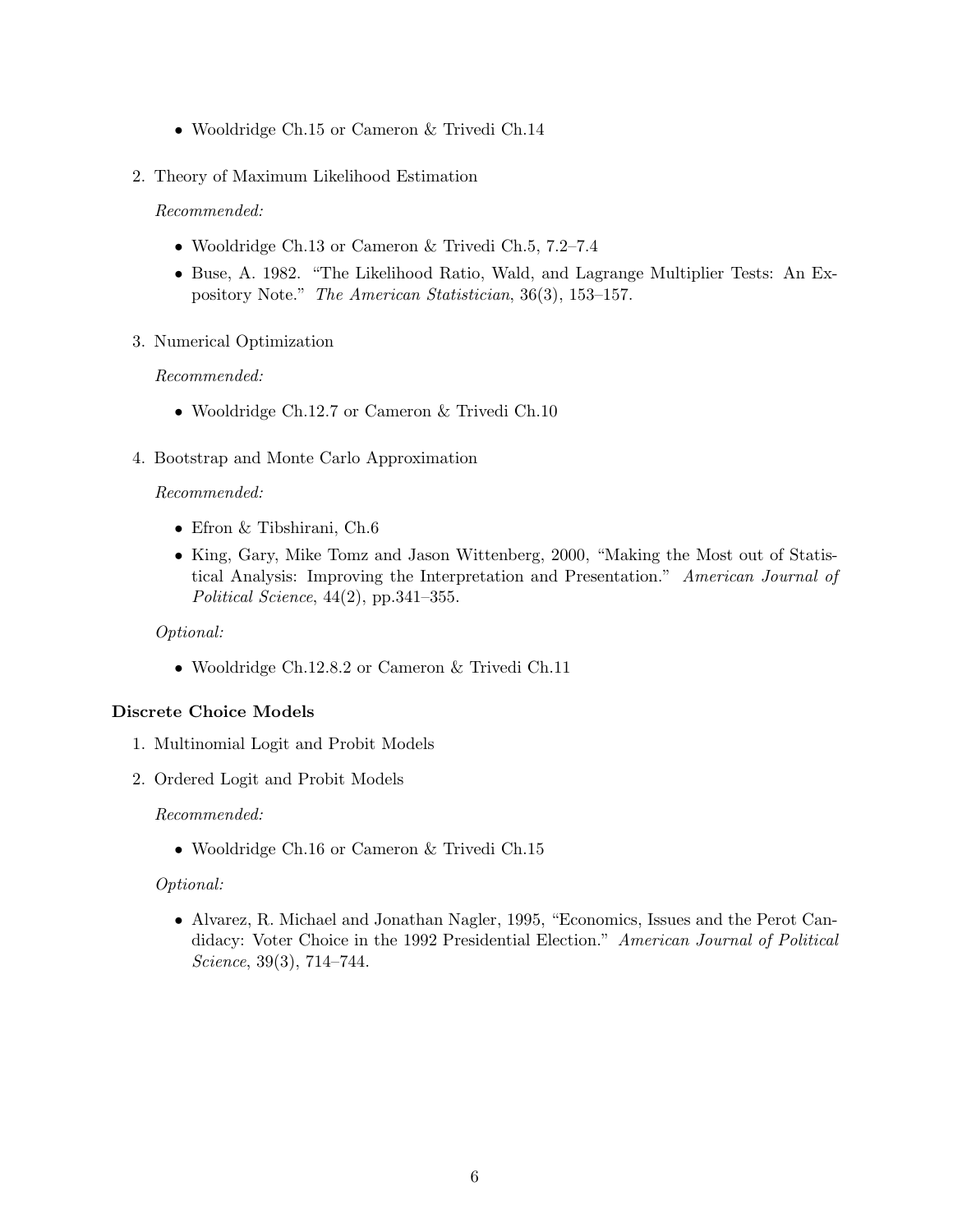## Event Count Models

1. Theory of Generalized Linear Models

#### Recommended:

- McCullagh & Nelder, Ch.2
- Gelman & Hill, Ch.6

## Optional:

- McCullagh & Nelder, Ch.9.1, 9.2
- 2. Event Count Models

## Recommended:

- Wooldridge Ch.18 or Cameron & Trivedi Ch.20
- Wand, Jonathan N., Kenneth W. Shotts, Jasjeet S. Sekhon, Walter R. Mebane, Jr., Michael C. Herron and Henry E. Brady. 2001. "The Butterfly Did It: The Aberrant Vote for Buchanan in Palm Beach County, Florida." American Political Science Review, 95(4), 793–810.

## Models for Panel and Multilevel Data

1. Fixed and Random Effects Models

## Recommended:

- Wooldridge, Ch.10 or Cameron & Trivedi, Ch.21
- Green, Donald P., Soo Yeon H. Kim and David Yoon, 2001, "Dirty Pool," International Organization, 55(2), 441–468.
- 2. Mixed Effects Models

## Recommended:

- Gelman & Hill, Ch.11
- Zorn, Christopher J.W., 2001, "Generalized Estimating Equation Models for Correlated Data: A Review with Applications," American Journal of Political Science, 45(2), 470– 490.

## Optional:

• Cameron & Trivedi, Ch.22.8, 24.6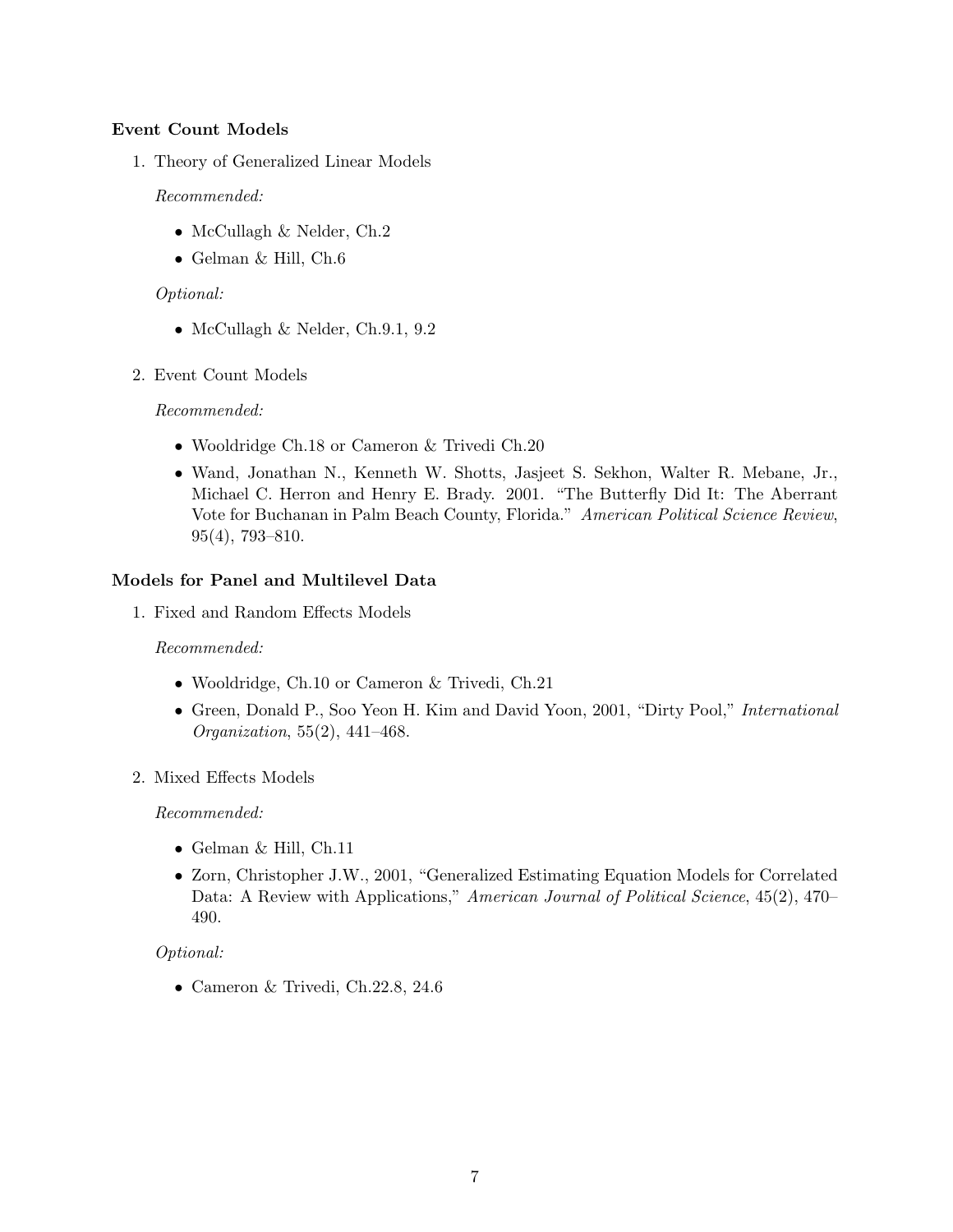# 11.2 Bayesian Statistical Modeling

#### Introduction to Bayesian Statistics

1. Basic Concepts of Bayesian Statistics

#### Recommended:

- Gelman et al., Ch.1, 2, 3, 4 and 5.
- 2. Markov Chain Monte Carlo

#### Recommended:

• Gelman et al., Ch.10, 11 and 12.

#### Optional:

- Jackman, Simon, 2000, "Estimation and Inference via Bayesian Simulation: An Introduction to Markov Chain Monte Carlo," American Journal of Political Science, 44(2), 375–404.
- Casella, George and Edward I. George, 1992, "Explaining the Gibbs Sampler," The American Statistician, 46(3), 167–174.
- Chib, Siddhartha and Edward Greenberg, 1995, "Understanding the Metropolis-Hastings Algorithm," The American Statistician, 49(4), 327–335.

#### Bayesian Statistical Modeling

1. Hierarchical Linear and Nonlinear Models

#### Recommended:

• Gelman  $\&$  Hill, Ch.12, 13

#### Optional:

- Gelman  $\&$  Hill, Ch.14, 15
- 2. Missing Data

#### Recommended:

• Gelman et al. Ch.18

#### Optional:

- King, Gary, James Honaker, Anne Joseph and Kenneth Scheve. 2001. ["Analyzing](http://www.jstor.org/stable/3117628) [Incomplete Political Science Data: An Alternative Algorithm for Multiple Imputation".](http://www.jstor.org/stable/3117628) American Political Science Review, 95(1): 49–69.
- 3. Measurement and Item Response Theory

#### Recommended:

• Jackman, Simon. 2009. Bayesian Analysis for the Social Sciences. Wiley. Ch.9.